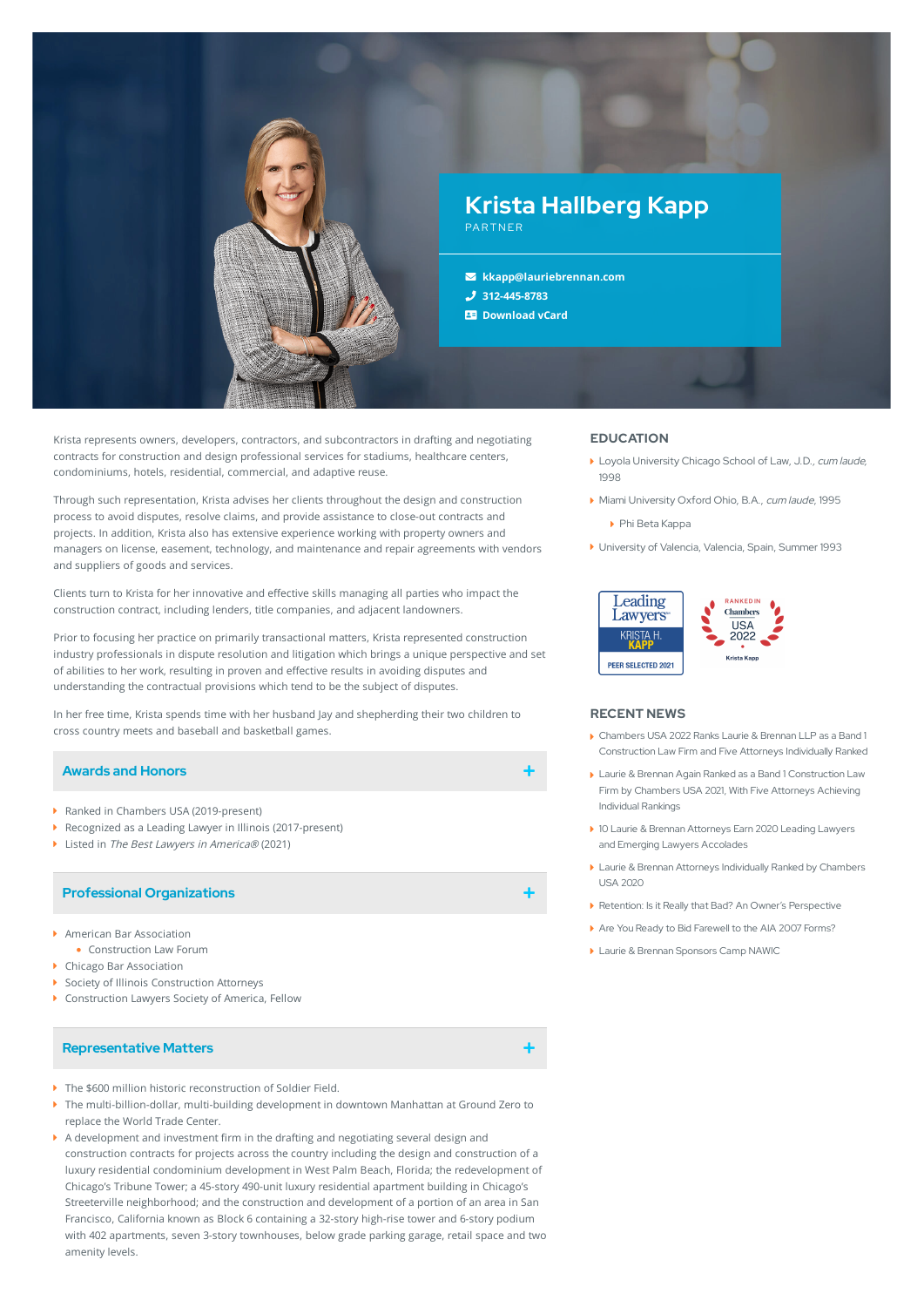- A real estate investor and developer in the drafting and negotiating of design and construction contracts for the construction of a 335 room hotel and retail and multi-purpose space in the Randolph Corridor in Chicago, Illinois on a tightly constrained site requiring analysis of air rights and crane easements.
- Construction contracts for an owner of a cannabis cultivation and distribution center.
- An independent hotel developer in the drafting and negotiation of design and construction contracts for the adaptive re-use construction of boutique hotels in Kansas City, Kansas, Detroit, Michigan. Minneapolis, Minnesota, Tampa, Florida and Des Moines, Iowa.
- A developer, owner and operator of power generation and energy storage facilities in the drafting and negotiation of a design build contract for a solar energy project in Oregon.
- $\blacktriangleright$  A not-for-profit owner in the drafting and negotiation of design and construction contracts for the construction of older-adult residences in Evanston, Illinois, Tucson, Arizona, and Tysons, Virginia.
- A billion dollar transnational food and drink company in the drafting of its form construction and design build contracts.
- A private university with approximately 23,000 students in the drafting and negotiation of the construction contract for the university's new theater school.
- A national power generation and development company in a bankruptcy court adversary action based on an EPC agreement involving cost overruns and construction delays in a \$250 million electric power plant.
- $\blacktriangleright$  A commercial general contractor in the negotiation of a general contract for a warehouse and automated distribution center.
- A specialty public contractor/manufacturer in breach of contract and tort claims against a governmental transportation agency.
- Condominium unit purchasers in a construction defect, design error, and fraud action against a real estate developer, its architect, engineer, contractors, and real estate listing agent resulting in a multi-million dollar settlement.

#### **Community Involvement**

- Concordia Place, Board Member and Secretary (2013-2018)
- ▶ LAFF, Board Member (2021)

## **Publications**

- Owners' Amending AIA A101-2007: 'Standard Form of Agreement Between Owner and Contractor Based on a Stipulated Sum," Chapter 6, 3rd Ed., Alternative Clauses to Standard Construction Contracts (Aspen 2009) and supplements (2010 – 2011)
- Owners' Amending AIA A102-2007: "Standard Form of Agreement Between Owner and Contractor Where the Basis of Payment is the Cost of the Work Plus a Fee with a Guaranteed Maximum Price," Chapter 7, 3rd Ed., Alternative Clauses to Standard Construction Contracts (Aspen 2009) and supplements (2010 – 2011)
- · Co-Author, Owners' Amending AIA A132-2009: Standard Form of Agreement Between Owner and Contractor, Construction Manager as Advisor Edition, Chapter 9, 3rd Ed., Alternative Clauses to Standard Construction Contracts (Aspen 2009) and supplements (2010 – 2011)
- Co-Author,"Construction Industry Expert Testimony In the Aftermath of Kumho Tire Co., Ltd. v. Carmichael and Under Amended Rule 702 of the Federal Rules of Evidence," ABA Forum on the Construction Industry 2001 Annual Meeting, Volume 2, April 26-28, 2001
- $\blacktriangleright$  Co-Author, "Five Steps an Owner Should Take to Terminate a Construction Contract Properly," 21 Shopping Center Legal Update 1, 11‑13 (Spring 2001)
- ▶ Co-Author, "Construction Site Safety," Structure Magazine, p. 19 (April 2001)
- **M** "Contractual Protections Against Mechanics Liens and the Importance of Lien Waivers," Commercial Leasing Law and Strategy (November/December 2001)

# **Construction Law Corner – Laurie & Brennan Newsletter**

- "Retention: Is it Really that Bad? An Owner's Perspective" (Winter 2020)
- "Watch Out Owners and Developers: The 2017 AIA Documents Are Coming To A Project Near You" (Fall, 2017)
- "Failure to Analyze Dispute Resolution Provisions Results in Vacated Arbitration Award" (Spring 2015)
- "The What, When and How of the 2013 AIA Digital Practice Documents" (Fall 2013)
- "To Bond or Not to Bond? The Pros and Cons of Bonds on Private Projects" (Fall 2012)
- ▶ "Protections for Completing Contractors" (Fall 2010)
- "Liquidated Damage Provisions in Construction Contracts: An Owner's Perspective" (Summer 2010)

#### **Presentations**

- Speaker, "Effective Contract Negotiation for Financial Managers," CFMA's 2017 Midwest Regional Conference (September 2017)
- ▶ Speaker,"Effective Contract Negotiation for Financial Managers," CFMA's 2017 Annual Conference (June 2017)